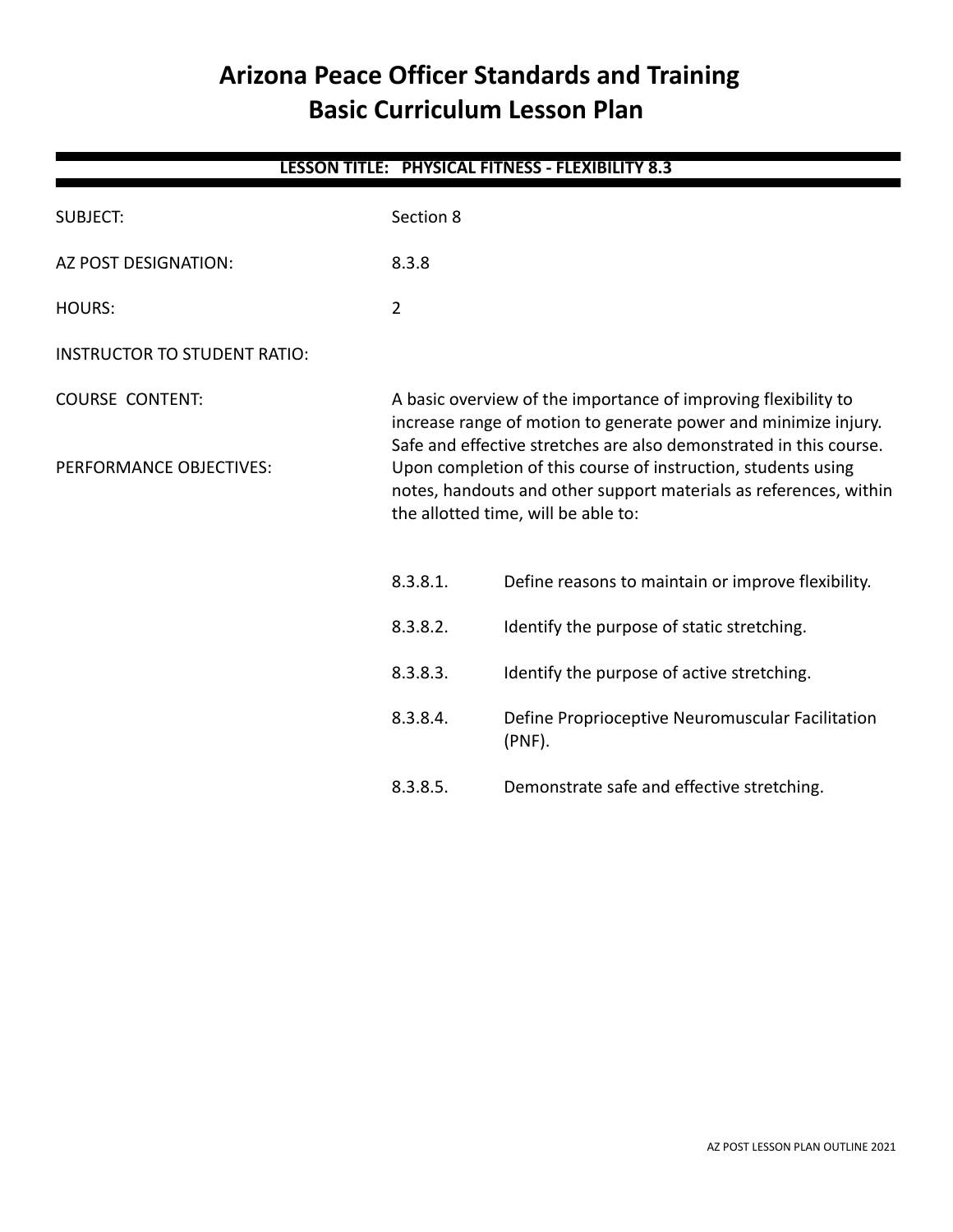| <b>LESSON TITLE: PHYSICAL FITNESS</b> |                                                                                                                                                                                       |                    |  |
|---------------------------------------|---------------------------------------------------------------------------------------------------------------------------------------------------------------------------------------|--------------------|--|
| <b>FLEXIBILITY</b>                    | PAGE: 2                                                                                                                                                                               |                    |  |
| DATE FIRST PREPARED:                  | September 2004                                                                                                                                                                        |                    |  |
| PREPARED BY:                          | Lt. Angela Kwan, Phoenix P.D.                                                                                                                                                         |                    |  |
| <b>REVIEWED - REVISED:</b>            | AZPOST (DocX)                                                                                                                                                                         | DATE: April 2022   |  |
| <b>REVIEWED - REVISED:</b>            |                                                                                                                                                                                       | DATE:              |  |
| REVIEWED - REVISED:                   |                                                                                                                                                                                       | DATE:              |  |
| REVIEWED - REVISED:                   |                                                                                                                                                                                       | DATE:              |  |
| <b>REVIEWED - REVISED:</b>            |                                                                                                                                                                                       | DATE:              |  |
| REVIEWED - REVISED:                   |                                                                                                                                                                                       | DATE:              |  |
| AZ POST - APPROVAL:                   | <b>Richard Watling</b>                                                                                                                                                                | DATE: October 2004 |  |
| AZ POST - APPROVAL:                   | Lori Wait                                                                                                                                                                             | DATE: April 2022   |  |
| LIST ANY PREREQUISITES:               |                                                                                                                                                                                       |                    |  |
| <b>LEAD INSTRUCTOR:</b>               |                                                                                                                                                                                       |                    |  |
| BACK-UP INSTRUCTOR(S):                |                                                                                                                                                                                       |                    |  |
| <b>INSTRUCTOR REFERENCES:</b>         | Physical Fitness Specialist Course Manual compiled by the Cooper<br>Institute of Aerobic Research, Dallas, Texas. Revised 2004.<br>Stretching Handbook by Bob Anderson, 2001.         |                    |  |
| <b>CLASS LEVEL:</b>                   | Instructor                                                                                                                                                                            |                    |  |
| <b>TRAINING AIDS:</b>                 | Computer-aided slides on PowerPoint software, handouts and<br>stretch strap or large towel (to demonstrate PNF stretch).                                                              |                    |  |
| <b>INSTRUCTIONAL STRATEGY:</b>        | Instructional objectives will be obtained through the use of<br>lecture, reading assignments, instructor demonstration and group<br>participation.                                    |                    |  |
| <b>SUCCESS CRITERIA:</b>              | Success in this functional area will be demonstrated through the<br>attainment of a 100% passing grade on a written objective<br>examination comprising short answer/essay questions. |                    |  |
| <b>COMPUTER FILE NAME:</b>            | 8.3.8 Sec 8 Flexibility                                                                                                                                                               |                    |  |
| DATE RELEASED TO THE SHARE FILE:      | May 27, 2022                                                                                                                                                                          |                    |  |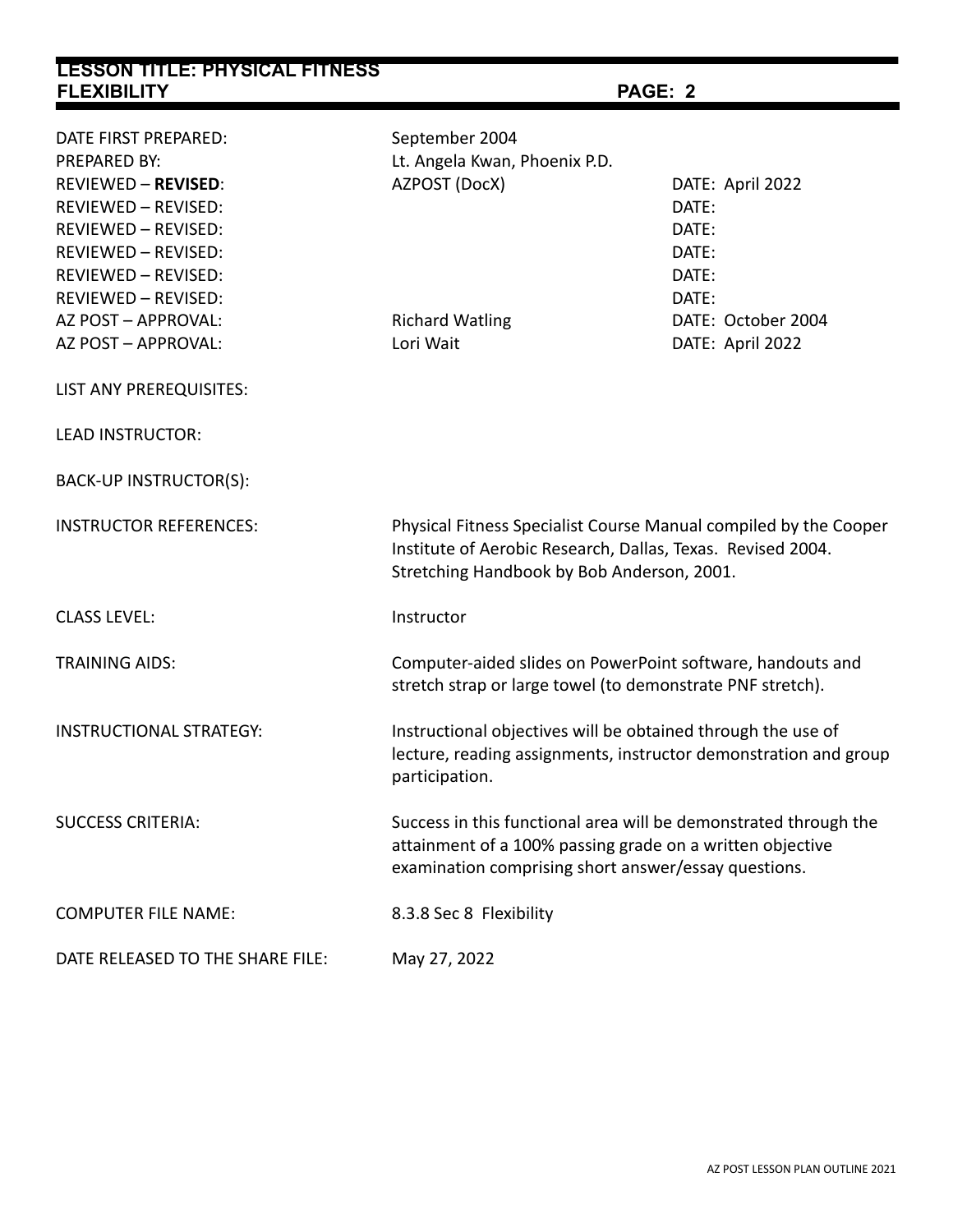# **LESSON TITLE: PHYSICAL FITNESS FLEXIBILITY PAGE: 3**

# **I. INTRODUCTION**

- A. Instructor(s) (self) introduction.
- B. Preview of performance objectives.
- C. The group will participate in stretching led by the instructor.
- D. Students will take turns teaching a group-led stretching routine.

# **II. STRETCHING METHODS**

- A. Passive static: (Most common type of stretching. Static stretches handout.)
	- 1. Low force.
	- 2. Long duration.
	- 3. Causes little muscle soreness.
	- 4. Uses less tension and resistance.
	- 5. Increases range of motion (ROM).
	- 6. Slow, gradual through ROM; hold in a static position.
	- 7. Hold 10-30 seconds; repeat three (3) to four (4) times.
	- 8. Maintain normal breathing.
	- 9. Should not be exhaustive or painful.
- B. Active static: (For example, warmont up a golf swing.)
	- 1. Muscular forces used through ROM.
	- 2. Hold for 10-20 seconds; repeat three (3) to four (4) times.
	- 3. Use slow, controlled stretching with held positions.
- C. Proprioceptive Neuromuscular Facilitation (PNF).
	- 1. Stretch reflex:
		- a. A protective, involuntary nerve reaction that causes muscles to contract in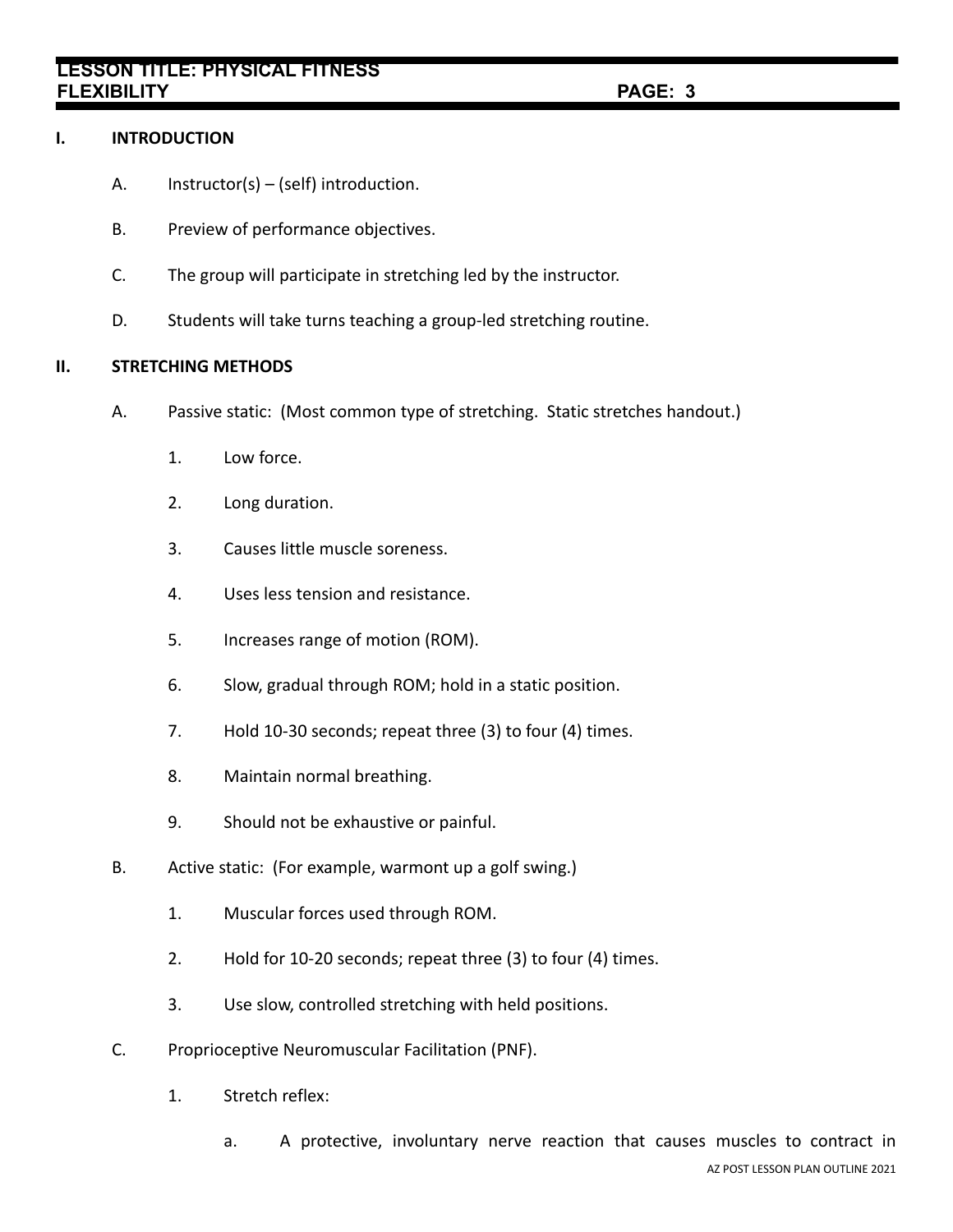response to the initial sudden increase in muscle length.

- b. This basic function of the muscle spindle helps to maintain muscle tone and to protect the body from injury.
- c. A PNF stretch can train or "trick" the spindle to stretch beyond its normal length.
- 2. Three (3) types of PNF slow reversal hold, hold relax and contract relax. (PNF handout.)
- 3. Alternating contraction and relaxation of the stretched muscle and antagonist muscle.
- 4. Use of a partner or stretching band.
- 5. May cause more muscle soreness; use cautiously.
- D. Ballistic: (Not recommended,)
	- 1. Bouncing, jerking and/or bobbing at a high force.
	- 2. May be used in ballistic sports such as karate.
	- 3. Greater risk of injury.

# **III. REASONS TO STRETCH**

- A. Increase muscle suppleness.
- B. Decrease muscle soreness.
- C. Increase blood circulation.
- D. Increased agility.
- E. Improved functional flexibility.
- F. Injury prevention.
- G. Injury rehabilitation.

# **IV. WHEN TO STRETCH**

- A. Prior to exercise during the warm up.
- B. After exercise when the muscle is at its longest length.